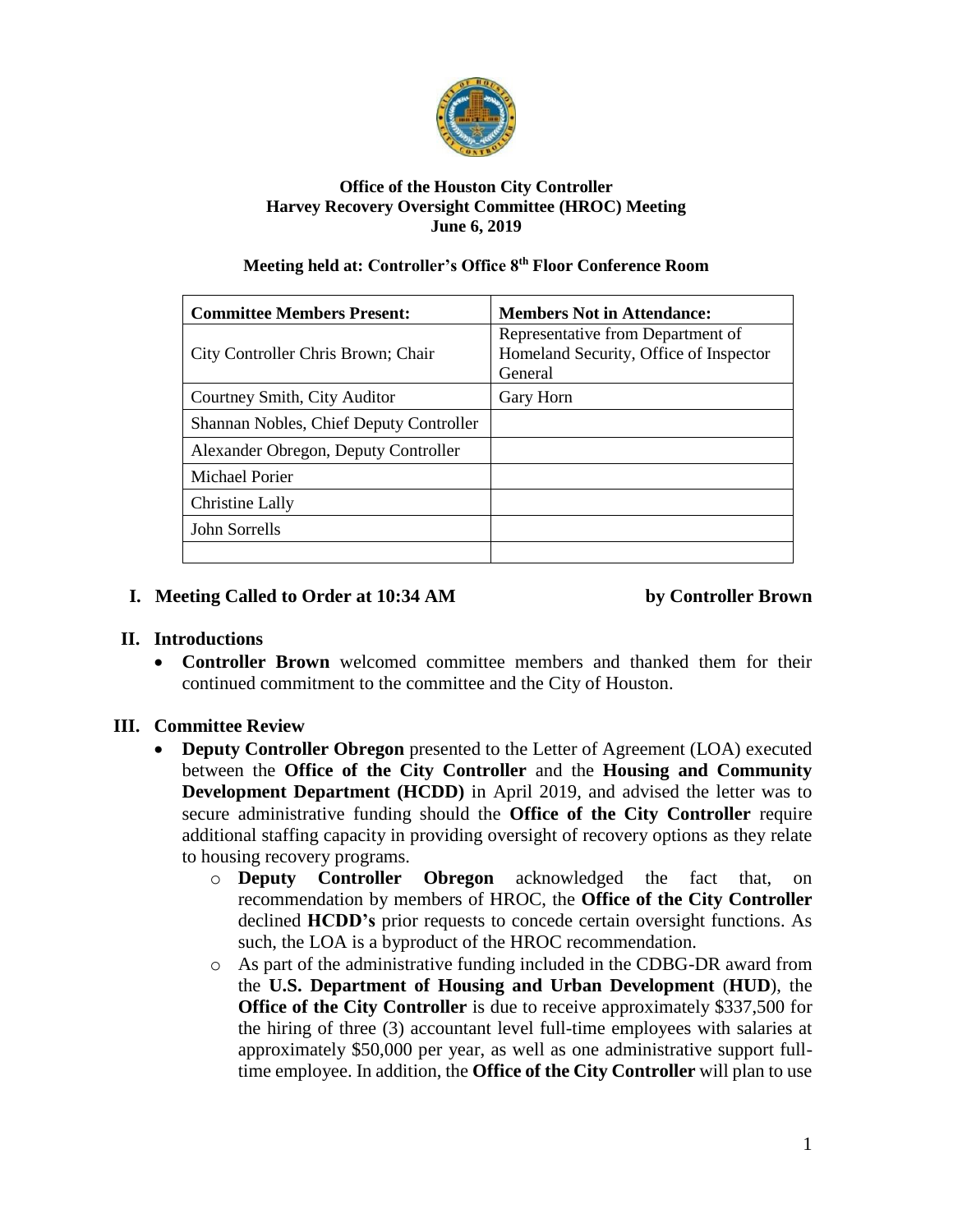an additional \$50,000 to supplement the recovery roles of existing full-time staff.

- **Controller Brown** asked the committee if they concurred with paying accountant level positions with majorly transactional responsibilities \$50,000 per year as an industry standard.
	- o **Committee Member #1** advised that for an accountant position with largely accounts payable responsibilities, the aforementioned salary range would be acceptable.
- **Deputy Controller Obregon** highlighted the fact that four (4) payments were remitted as part of the Homeowner Assistance Program (HoAP), though acknowledged other housing recovery programs are underway by **HCDD**.
- **Committee Member #2** acknowledged the slow pace of the receipt of recovery funding and asked when the **Office of the Controller** could expect to exhibit the *need* for increased staffing capacity.
	- o **Deputy Controller Obregon** advised the first payment related to HoAP was due to be remitted in December 2018, though was officially remitted in April 2019, and indicated the **Office of the City Controller** will hire one accountant level full-time position and one administrative support full-time position, with approximately six weeks additional estimated for onboarding, before finally hiring two additional accountant level full-time positions.
- **City Auditor Smith** indicated **HCDD** requested that HoAP be added to the City's audit plan and mentioned a desire for increased staffing capacity.
- **Deputy Controller Obregon** introduced a chart outlining the cash inflows and outflows for CDBG-funded recovery efforts, as well as inflows and outflows for **FEMA**-funded recovery projects.
	- o **Deputy Controller Obregon** also acknowledged the nominal amount of payments remitted and funds received.
- **Controller Brown** asked the committee if the delayed receipt and expenditure of disaster funds of nearly 20 months is common.
	- o **Committee Member #2** advised they do not have data benchmarks to compare the delays experienced by the City of Houston to.
	- o **Committee Member #3** asked if an analysis has been conducted comparing the obligation, award and receipt of funds by the City of Houston to other disaster-stricken localities.
	- o **Controller Brown** highlighted the fact that members of the **Office of the City Controller** reviewed best practices related to disaster recovery efforts with the New York City Comptroller's Office following Hurricane Harvey.
- **Deputy Controller Obregon** acknowledged that all housing recovery-related funds have been spent on a reimbursable basis, and that no CDBG-DR funds for Hurricane Harvey have been received per the monthly financial report.
- **Committee Member #2** recommended itemizing projects by thresholds requiring additional layers of review, if applicable, for funding from both **HUD** and **FEMA**.
- **Deputy Controller Obregon** asked for the committee's thoughts on the accounts payable process.
	- o **Committee Member #1** asked if there were in fact 3,100 applicants to-date.
	- o **Deputy Controller Obregon** advised there are 3,100 potential applicants todate.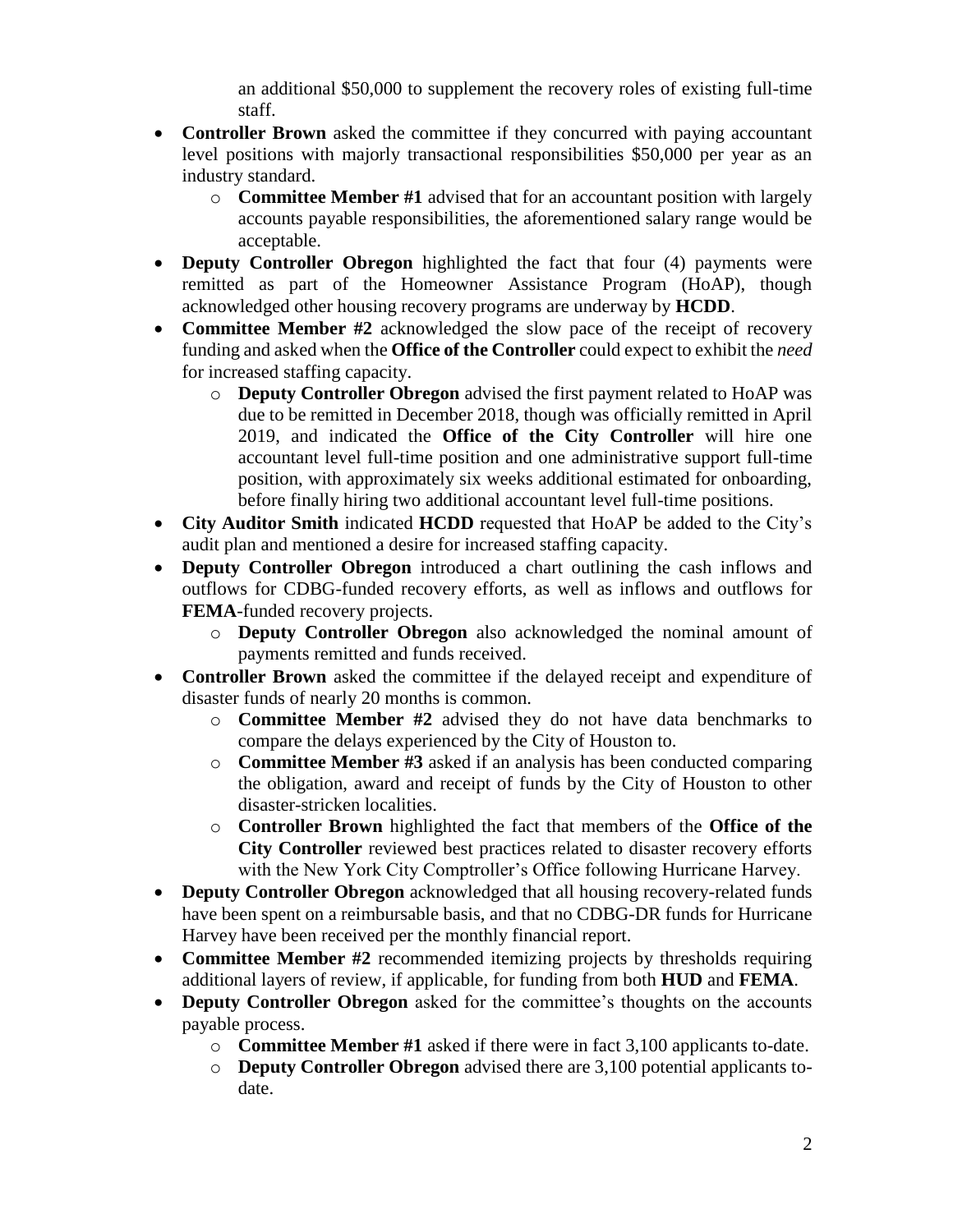- **Chief Deputy Controller Shannan Nobles** advised data on the operations of the Housing Recovery Resource Centers would be made available to members of the committee.
- **Committee Member #3** asked if the cash inflows and outflows described by **Deputy Controller Obregon** were year-to-month or year-to-date.
	- o **Deputy Controller Obregon** advised he believed the inflows and outflows were year-to-date but offered to confirm.
- **Committee Member #3** asked if there were delays related to housing recovery funds.
	- o **Controller Brown** advised **HCDD** is a small department with minimal capacity.
- **Deputy Controller Obregon** advised **HCDD** is conducting training on the tracking system to be used for housing recovery payments, and advised it is critical this software can be reconciled with the city's internal enterprise resource planning (ERP) platform.

#### **IV. Discussion**

- **Controller Brown** invited Sheldon Holder from the **Office of the City Controller's** Operations Division to provide an update from the accounts payable perspective.
- **Sheldon Holder** advised only four (4) payments had indeed been remitted which were used to implement internal controls and an overall process.
	- o **Sheldon** also advised the Operations Division requires the approval form provided by the **Texas General Land Office (GLO)** to remit payment.
	- o Additionally, **Sheldon** advised the Award Calculation Worksheet is also required to remit payment.
- **Controller Brown** asked **Sheldon** how the process will be affected by increased staffing capacity.
	- o **Sheldon** advised **HCDD** has controls in place to automatically identify the potential need for increased staffing capacity via a three (3) week advance notice.
- **Controller Brown** reiterated the importance of ensuring new staff members follow the internal control processes and procedures as defined by the Operations Division and in compliance with **HUD** & **FEMA** guidelines.
- **Committee Member #3** asked if **Sheldon** plans to review all payments, or if the Operations Division established a threshold requiring his final review.
	- o **Sheldon** advised he would be reviewing all payments.
	- o **Controller Brown** thanked **Sheldon** for his diligence and stressed the importance of compliance to avoid the de-obligation of funds.
- **Deputy Controller Obregon** asked **Sheldon** to share the internal control "checklist" to be used by the Operations Division with the committee for their input.
- **Committee Member #3** asked if new staff joining the **Office of the City Controller** would be required to take training for the **HCDD** internal tracking software.
	- o **Sheldon** advised they would not.
- **Committee Member #1** asked if all documents will be digital or hard copy.
	- o **Deputy Controller Obregon** advised discussions were underway to determine what arrangements could be made to reduce the use of paper copies.
- **Deputy Controller Obregon** asked **Sheldon** to discuss the training **HCDD** staff were receiving.